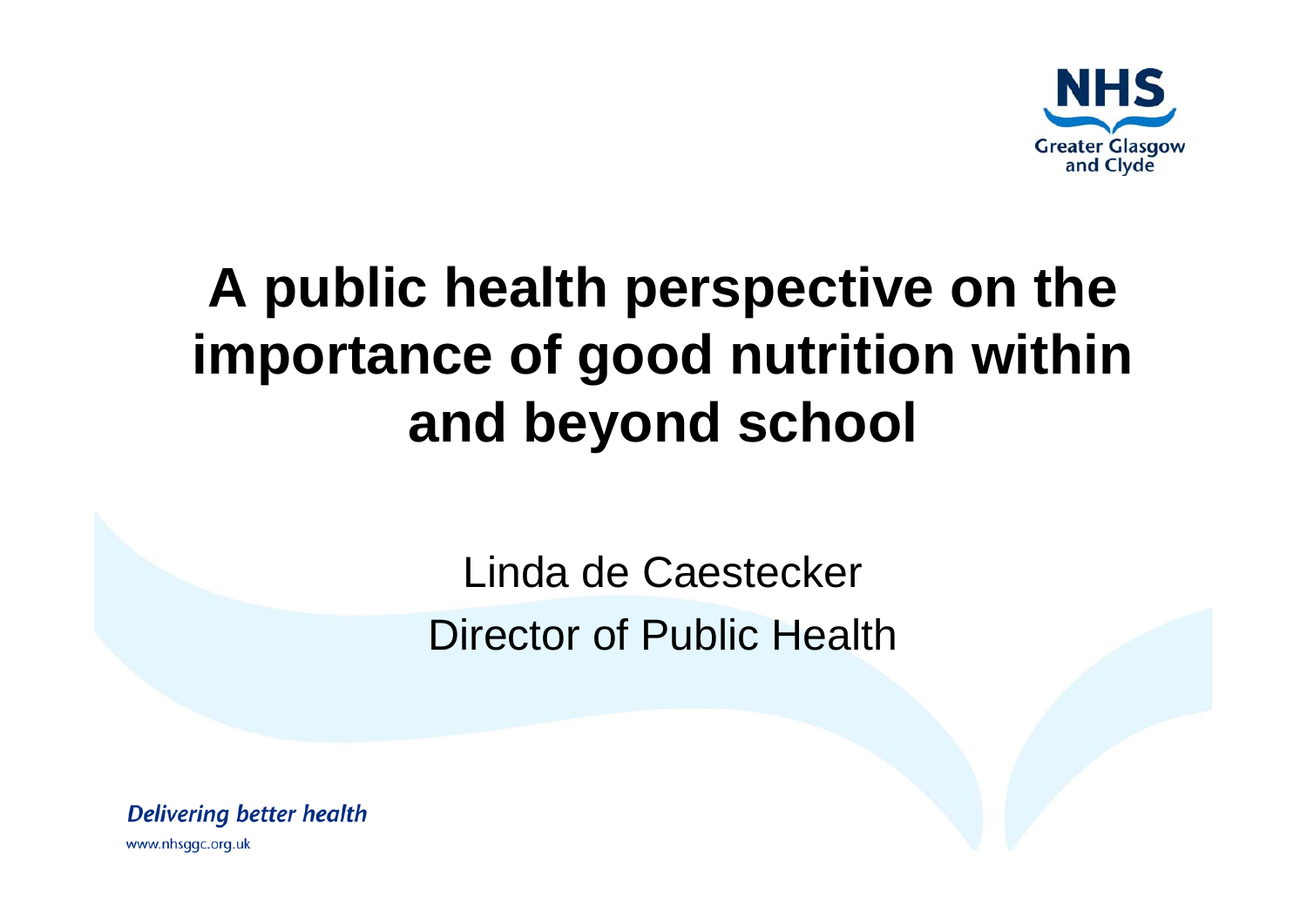

## Trends: international

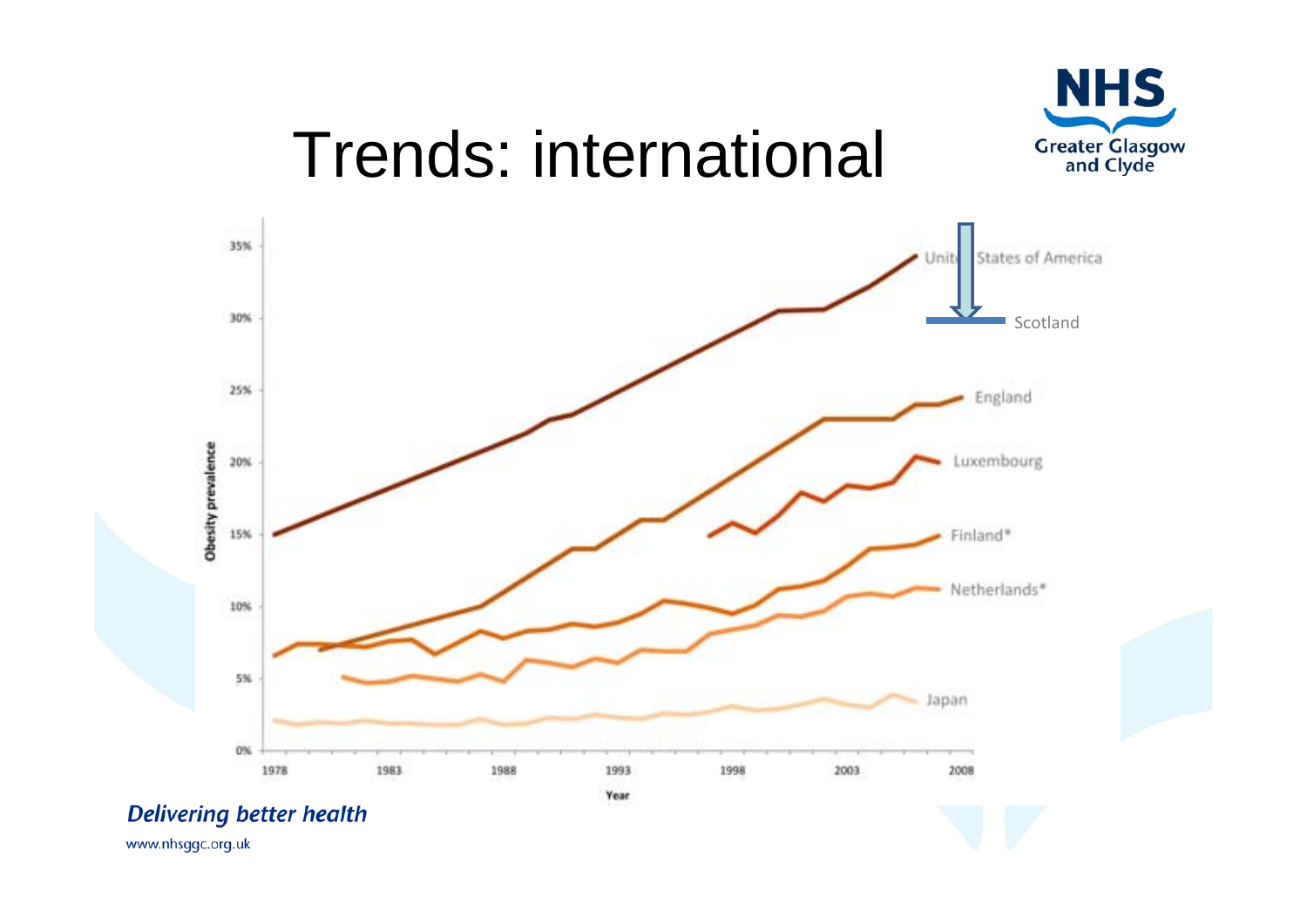

## Trends: international

#### Past and projected future overweight rates in selected OECD countries



#### **Delivering better health**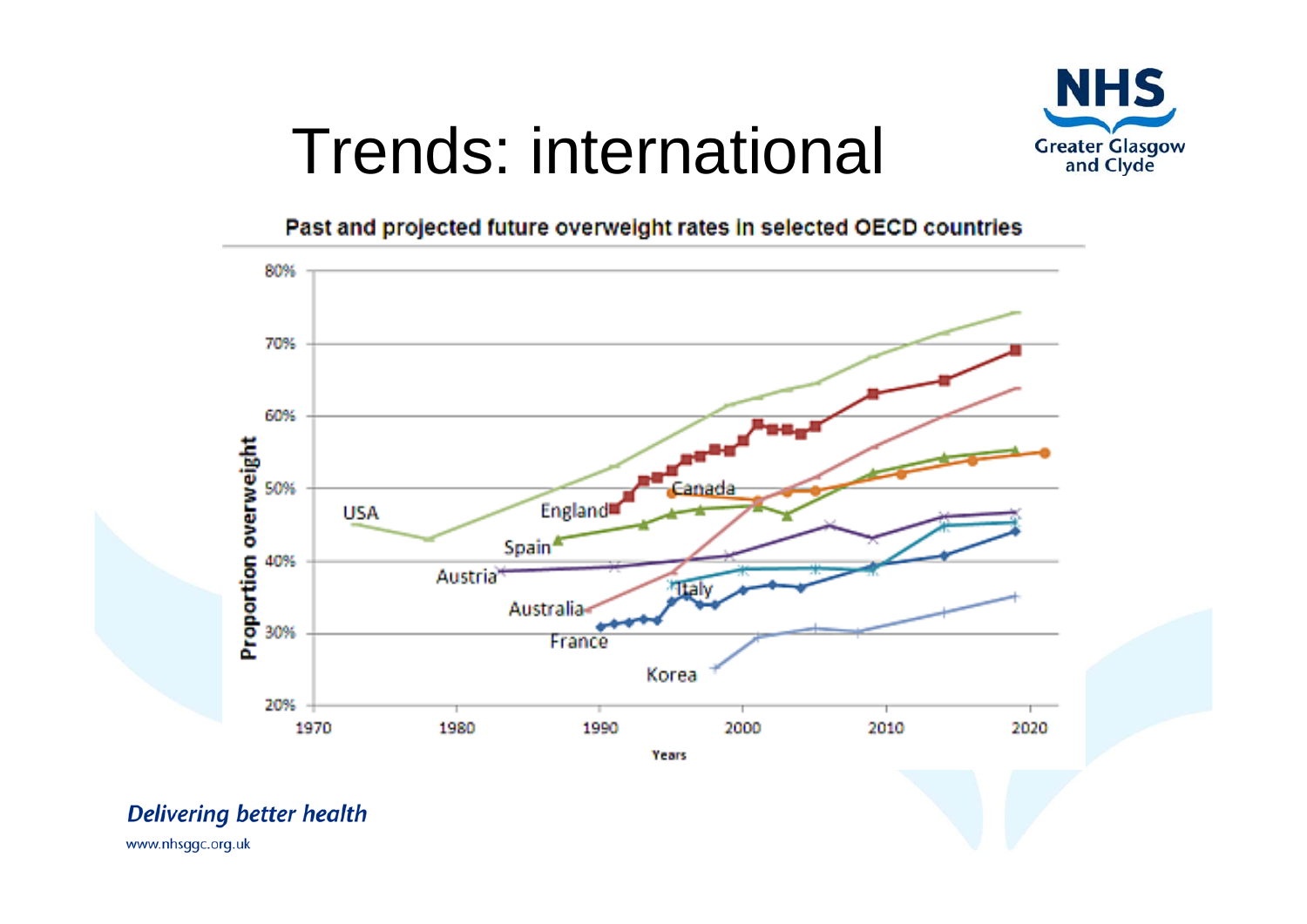

| <b>BMI status</b><br>(National BMI<br>percentiles) b | Age     |          |           | <b>Total</b>                              |              |  |  |
|------------------------------------------------------|---------|----------|-----------|-------------------------------------------|--------------|--|--|
|                                                      | $2 - 6$ | $7 - 11$ | $12 - 15$ |                                           |              |  |  |
|                                                      | %       | %        | %         | %                                         |              |  |  |
| <b>Boys</b>                                          |         |          |           |                                           |              |  |  |
| Overweight (including obese) <sup>d</sup>            |         |          |           |                                           |              |  |  |
| 1998                                                 | 29.1    | 27.3     | 26.9      | 27.8                                      |              |  |  |
| 2003                                                 | 30      | 33.1     | 34.1      | 32.4                                      |              |  |  |
| 2008                                                 | 25.9    | 43.4     | 38.2      | 36.1                                      |              |  |  |
| 2009r                                                | 23.1    | 33.2     | 33.2      | 30                                        |              |  |  |
| 2010                                                 | 27.5    | 33       | 32.7      | 31.1                                      |              |  |  |
| <b>Girls</b>                                         |         |          |           |                                           |              |  |  |
| Overweight (including obese) <sup>d</sup>            |         |          |           |                                           |              |  |  |
| 1998                                                 | 26.4    | 27.3     | 31.6      | 28.3                                      |              |  |  |
| 2003                                                 | 27      | 28.2     | 31.8      | 28.9                                      |              |  |  |
| 2008                                                 | 26      | 23.1     | 32.1      | 26.9                                      |              |  |  |
| 2009r                                                | 24.5    | 27.3     | 32        | 27.8                                      |              |  |  |
| 2010                                                 | 24.7    | 28.1     | 34.3      | 28.5                                      |              |  |  |
|                                                      |         |          |           |                                           | All children |  |  |
|                                                      |         |          |           | Overweight (including obese) <sup>d</sup> |              |  |  |
| 1998                                                 | 27.8    | 27.3     | 29.2      | 28                                        |              |  |  |
| 2003                                                 | 28.5    | 30.7     | 33        | 30.7                                      |              |  |  |
| 2008                                                 | 26      | 33.9     | 35.1      | 31.7                                      |              |  |  |
| 2009r                                                | 23.8    | 30.2     | 32.6      | 28.9                                      |              |  |  |
| 2010                                                 | 26      | 30.6     | 33.4      | 29.9                                      |              |  |  |

**Delivering better health**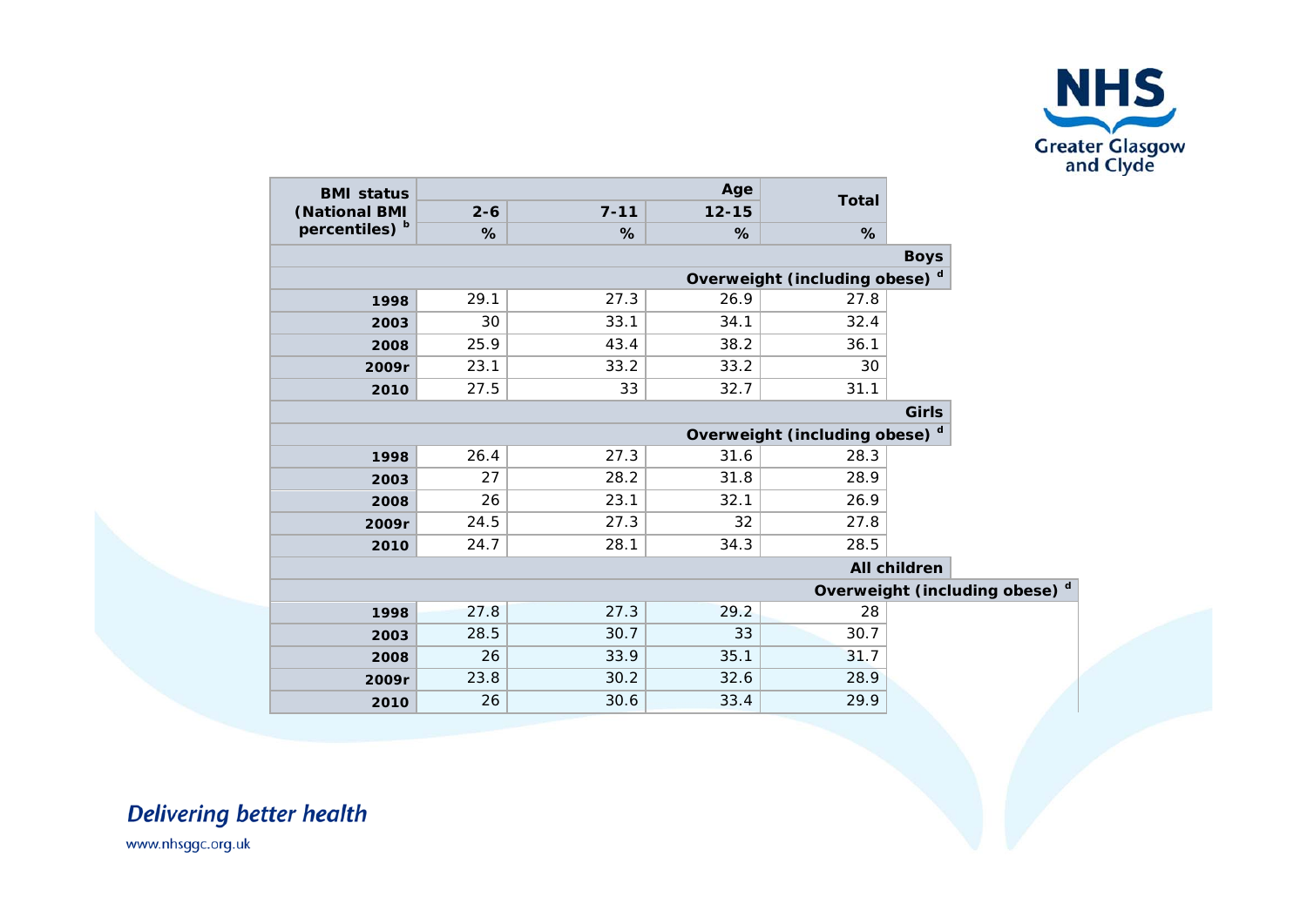

### **Forecast: UK**



Source: Foresight Tackling Obesities: Future Choices - Modelling Future Trends in Obesity and Their Impact on Health

#### **Delivering better health**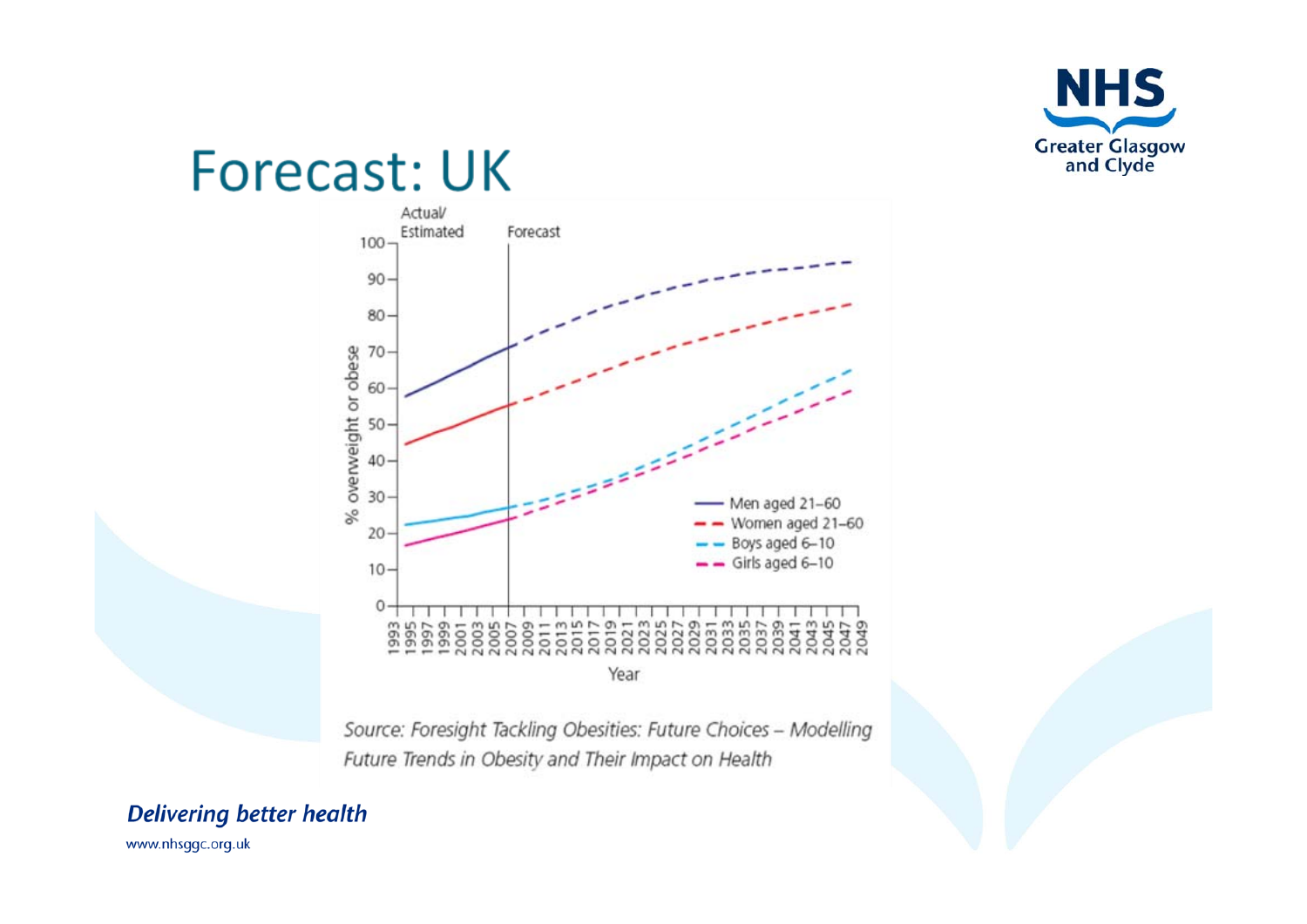

### What will happen if we do nothing?

#### SCOTLAND NOW (SHS 2008)

- 27% of adults obese 65% overweight
- 15% of children (aged 2‐10) obese ‐ 32% overweight
- NHS cost O&O <sup>=</sup> £312M (~5% budget)
- Cost to wider economy is £0.5‐1.2BN

#### 2050 (Foresight UK)

- Based on current trends 60% men, 50% women and 25% children will be obese
- 9 in 10 adults will be overweight or obese if we carry on as we are
- Cost to the NHS forecast to more than double
- Cost to the wider economy predicted to rise to £50 billion per year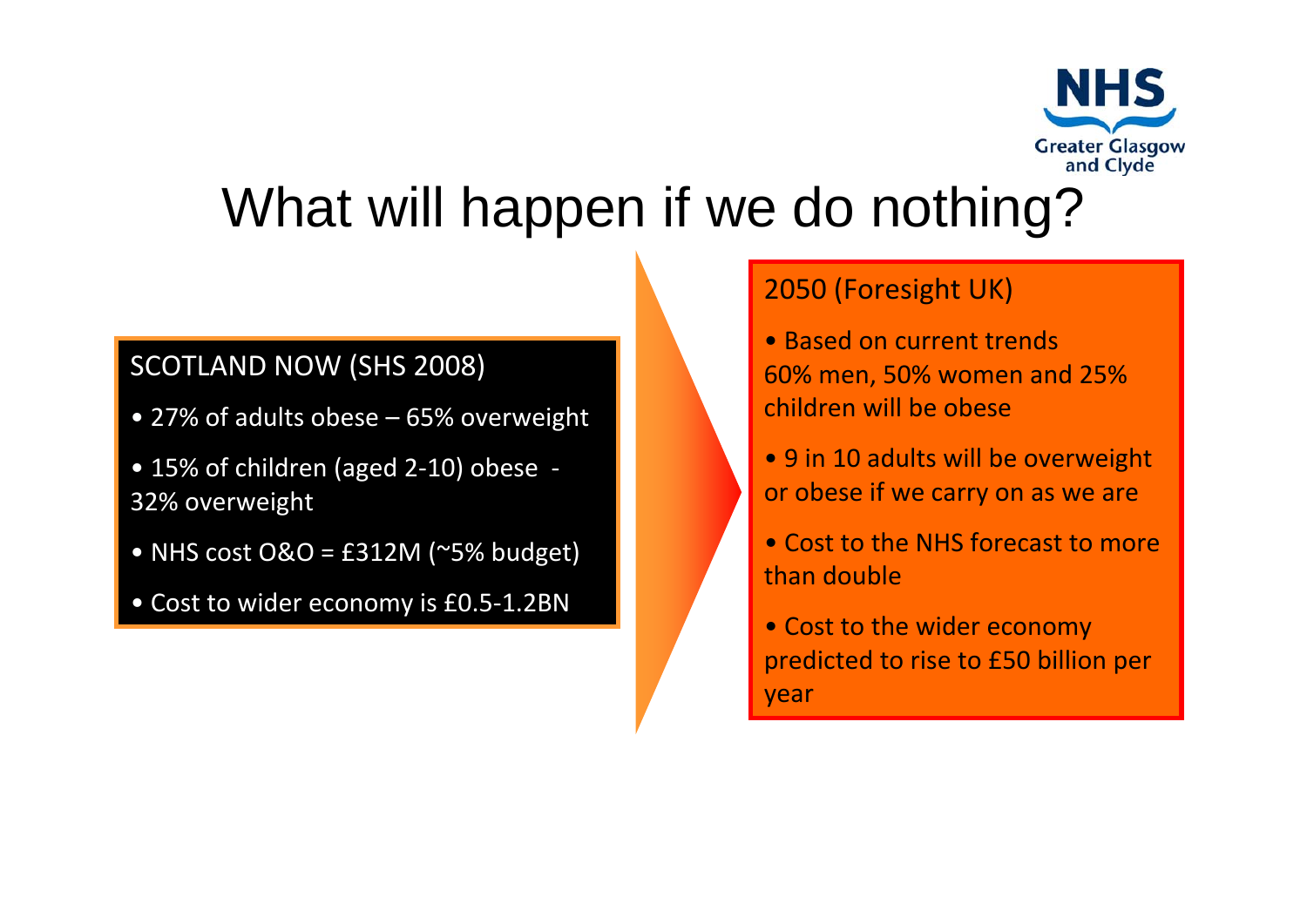

# **why obesity matters**

|                                                                                                                                         | Medscape®<br>www.medscape.com       |                                                       |                                                           |                                             |                                             |  |
|-----------------------------------------------------------------------------------------------------------------------------------------|-------------------------------------|-------------------------------------------------------|-----------------------------------------------------------|---------------------------------------------|---------------------------------------------|--|
|                                                                                                                                         | Type of cancer                      | Relative risk* with<br>BMI of 25-30 kg/m <sup>2</sup> | Relative risk* with<br>BMI of $\geq$ 30 kg/m <sup>2</sup> | $PAF$ (%) for<br>US population <sup>#</sup> | $PAF$ (%) for<br>EU population <sup>§</sup> |  |
|                                                                                                                                         | Colorectal (men)                    | 1.5                                                   | 2.0                                                       | 35.4                                        | 27.5                                        |  |
|                                                                                                                                         | Colorectal (women)                  | 1.2                                                   | 1.5                                                       | 20.8                                        | 14.2                                        |  |
|                                                                                                                                         | Female breast<br>(postmenonopausal) | 1.3                                                   | 1.5                                                       | 22.6                                        | 16.7                                        |  |
| Hig                                                                                                                                     | Endometrial                         | 2.0                                                   | 3.5                                                       | 56.8                                        | 45.2                                        |  |
| Ca                                                                                                                                      | Kidney (renal-cell)                 | 1.5                                                   | 2.5                                                       | 42.5                                        | 31.1                                        |  |
| Ca                                                                                                                                      | Oesophageal<br>(adenocarcinoma)     | 2.0                                                   | 3.0                                                       | 52.4                                        | 42.7                                        |  |
|                                                                                                                                         | Pancreatic                          | 1.3                                                   | 1.7                                                       | 26.9                                        | 19.3                                        |  |
| Tyr                                                                                                                                     | Liver                               | <b>ND</b>                                             | $1.5 - 4.0$                                               | <b>NDI</b>                                  | <b>NDI</b>                                  |  |
|                                                                                                                                         | Gallbladder                         | 1.5                                                   | 2.0                                                       | 35.5                                        | 27.1                                        |  |
|                                                                                                                                         | Gastric cardia<br>(adenocarcinoma)  | 1.5                                                   | 2.0                                                       | 35.5                                        | 27.1                                        |  |
| Relative risks associated with overweloht and obestiv and the percentage of cases attributable to overweloht and obestiv in the United. |                                     |                                                       |                                                           |                                             |                                             |  |

States (US) and the European Union (EU). \*Relative risk estimates are summarized from the literature cited in the main text. \*Data on prevalence of overweight and obesity are from the National Health and Nutrition Examination Survey (1999-2000)<sup>205</sup> for men and women from the United States aged from 50-69 years. <sup>\$</sup>Data on prevalence of overweight and obesity are from a range of sources<sup>206</sup> for adult men and women residing in 15 European countries in the 1980s and 1990s. <sup>II</sup>PAFs were not estimated because the magnitude of the relative risks across studies are not sufficiently consistent. BMI, body mass index; ND, not determined; PAF, population attributable fraction (BOX 3),

Source: Nat Rev Cancer @ 2004 Nature Publishing Group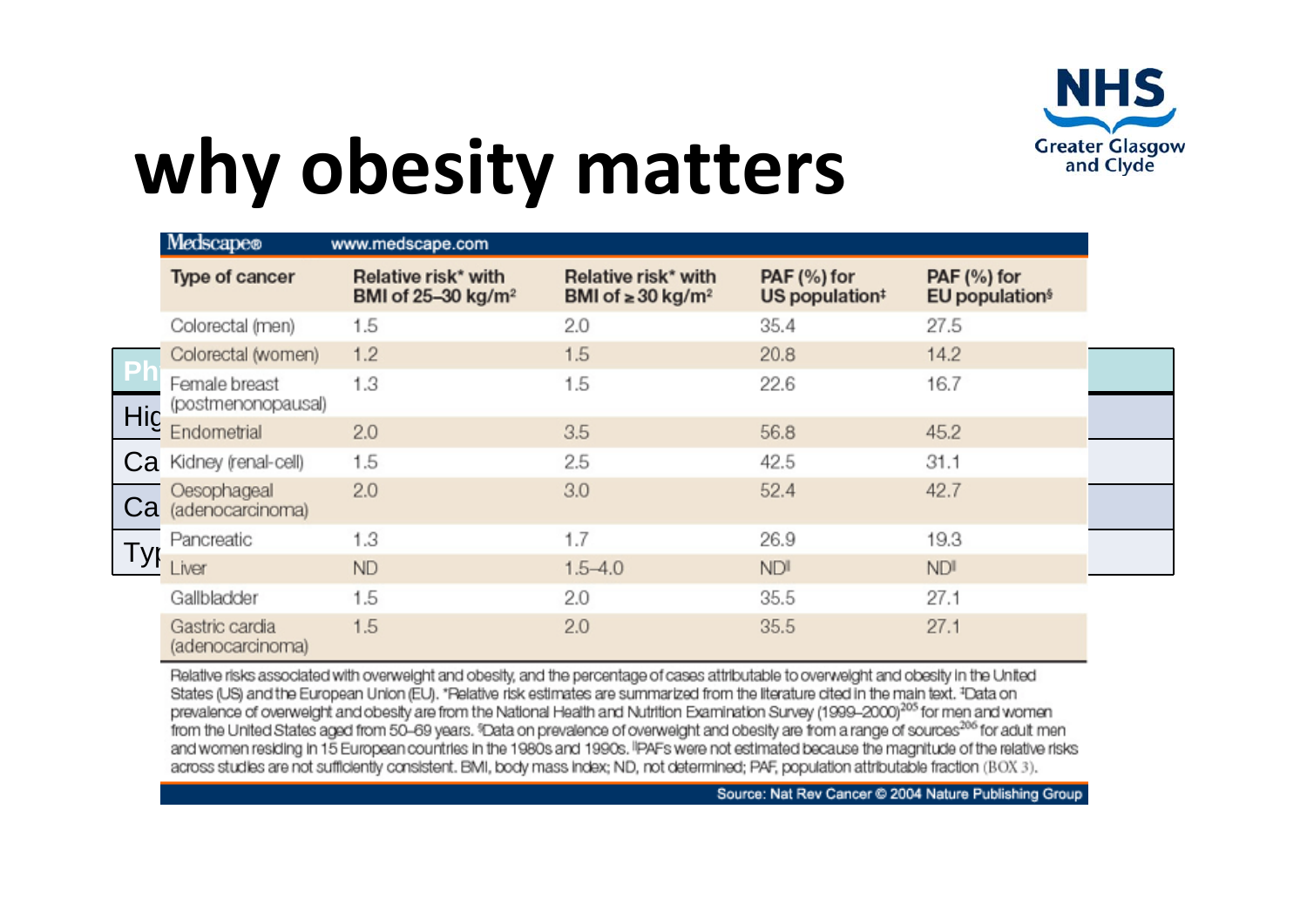

#### Obesity in context: top 12 risk factors for mortality



*Source: World Health Organization, 2004*

**Delivering better health**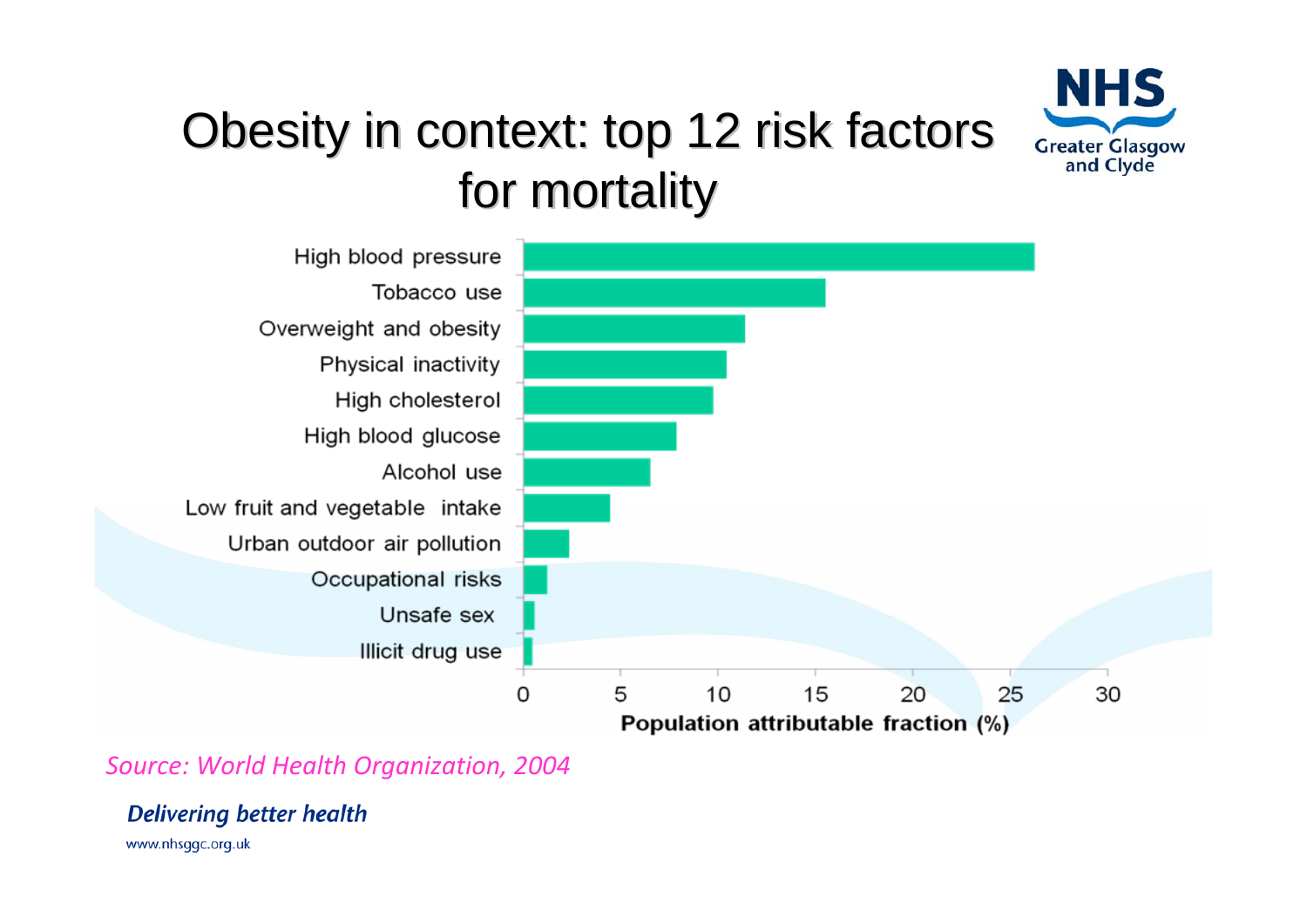### Health consequences of childhood obesity



- Mainly sub-clinical coronary artery disease and atherosclerosis
- Increased BMI associated with-CVD risk factors: BP, lipid profiles, changes in left ventricular mass, hyperinsulinaemia
- Also increased or worsening asthma, foot structure and function problems, type 1 and type 2 diabetes
- Psycho-social low self esteem, particularly girls
- **Tracking of obesity into adulthood**

**Delivering better health**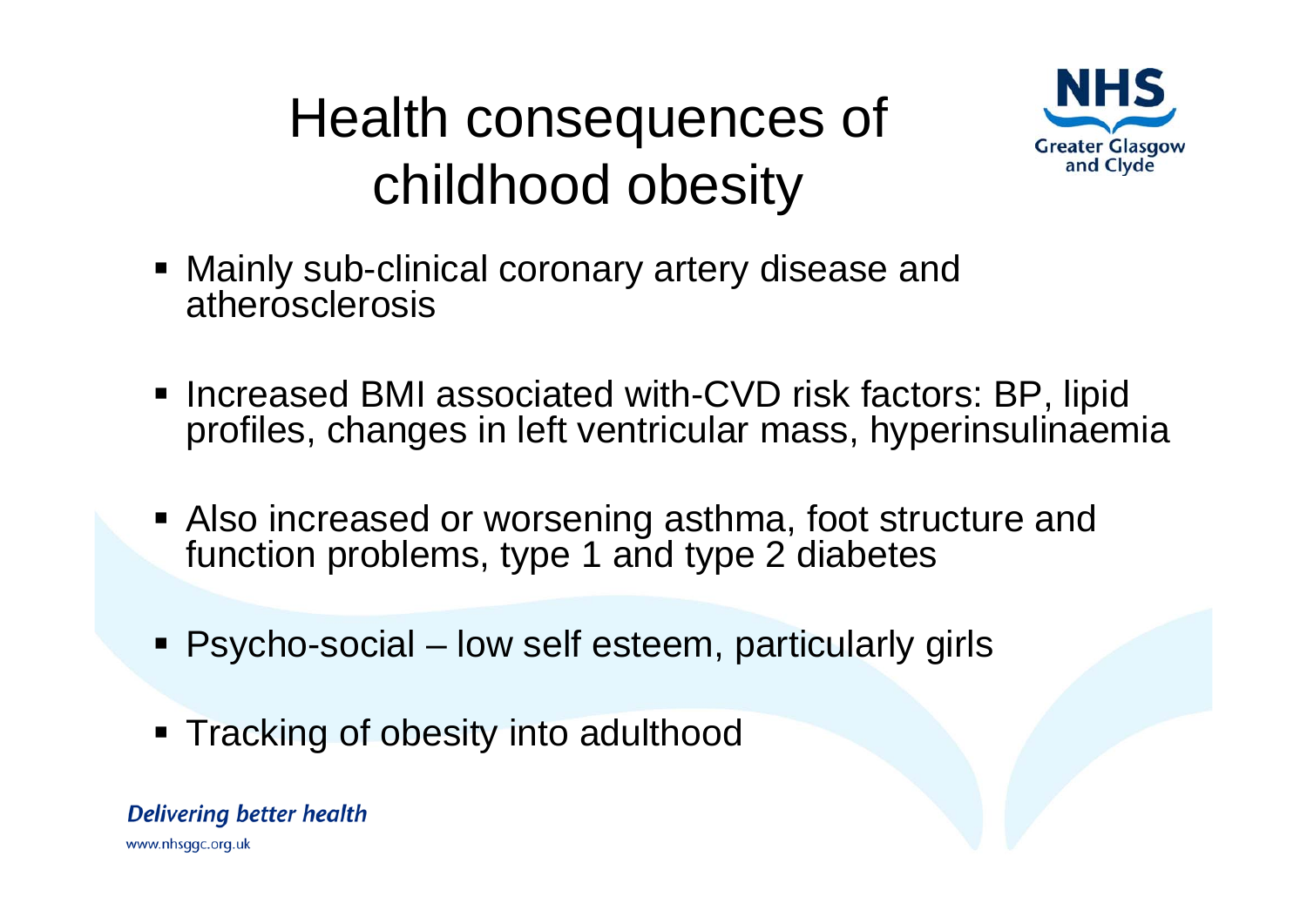# Drivers



|                                                  | and Civue<br>• Genetics                                                                                     |
|--------------------------------------------------|-------------------------------------------------------------------------------------------------------------|
| <b>HUMAN BIOLOGY</b>                             | • Early life experiences: 50% obese children at age 6 remain obese                                          |
| <b>CULTURE / INDIVIDUAL</b><br><b>PSYCHOLOGY</b> | • Habituated unhealthy behaviours, especially when common<br>• Obesity and overweight are becoming 'normal' |
| <b>FOOD ENVIRONMENT</b>                          | • Availability of convenience foods<br>. High in saturated fat, salt and sugar                              |
|                                                  |                                                                                                             |

• Increasingly sedentary lives

PHYSICAL ENVIRONMENT

• Decline in walking & other physical activity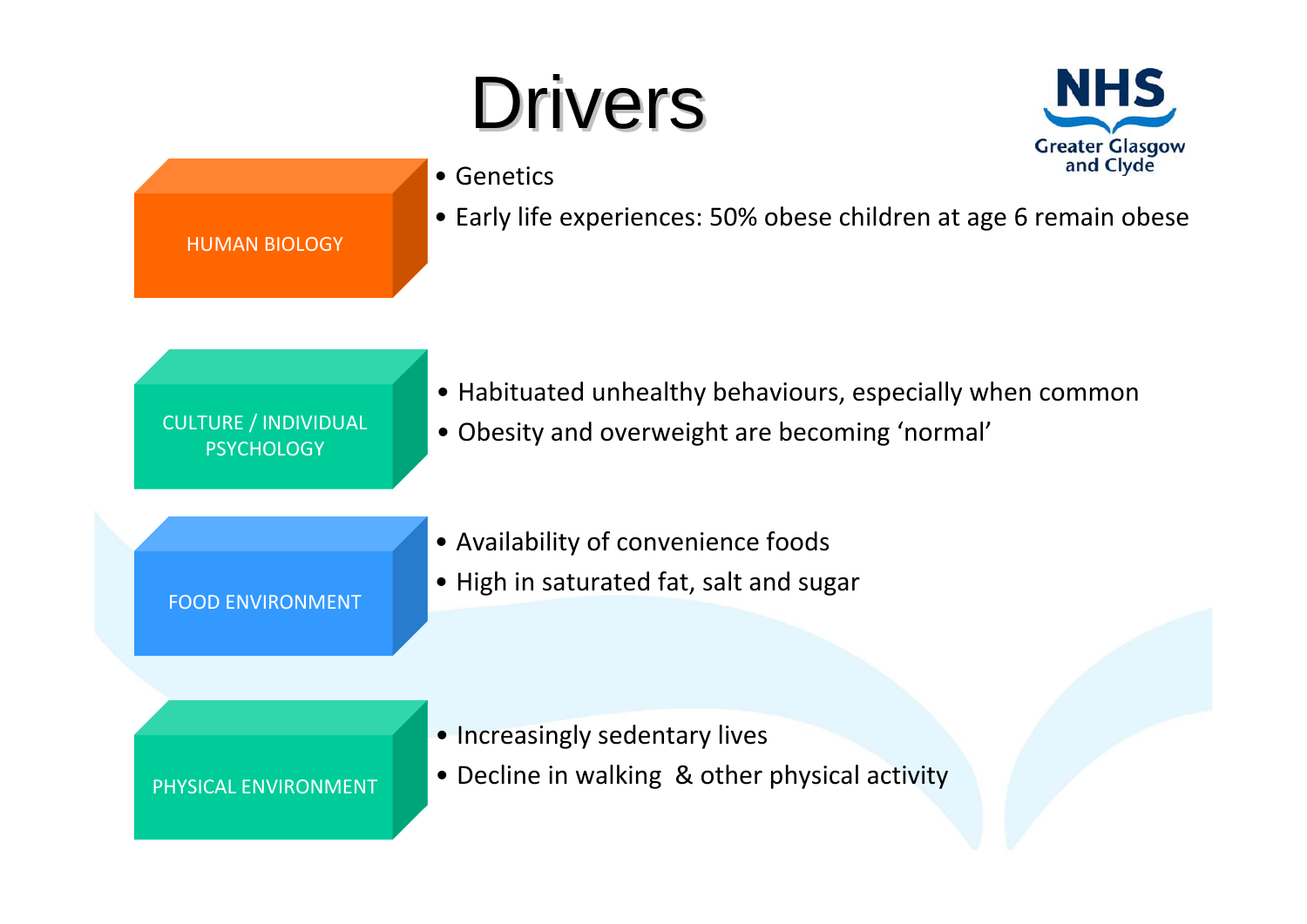

### Adolescent eating patterns

- 12 ‐15 year olds in Scotland consumed less than half of the daily recommended intake of fruit and vegetables
- 12% of children and young people aged 2-15 met the recommended daily intake of five or more portions

(Source: Scottish Health Survey 2010)

**Delivering better health** www.nhsggc.org.uk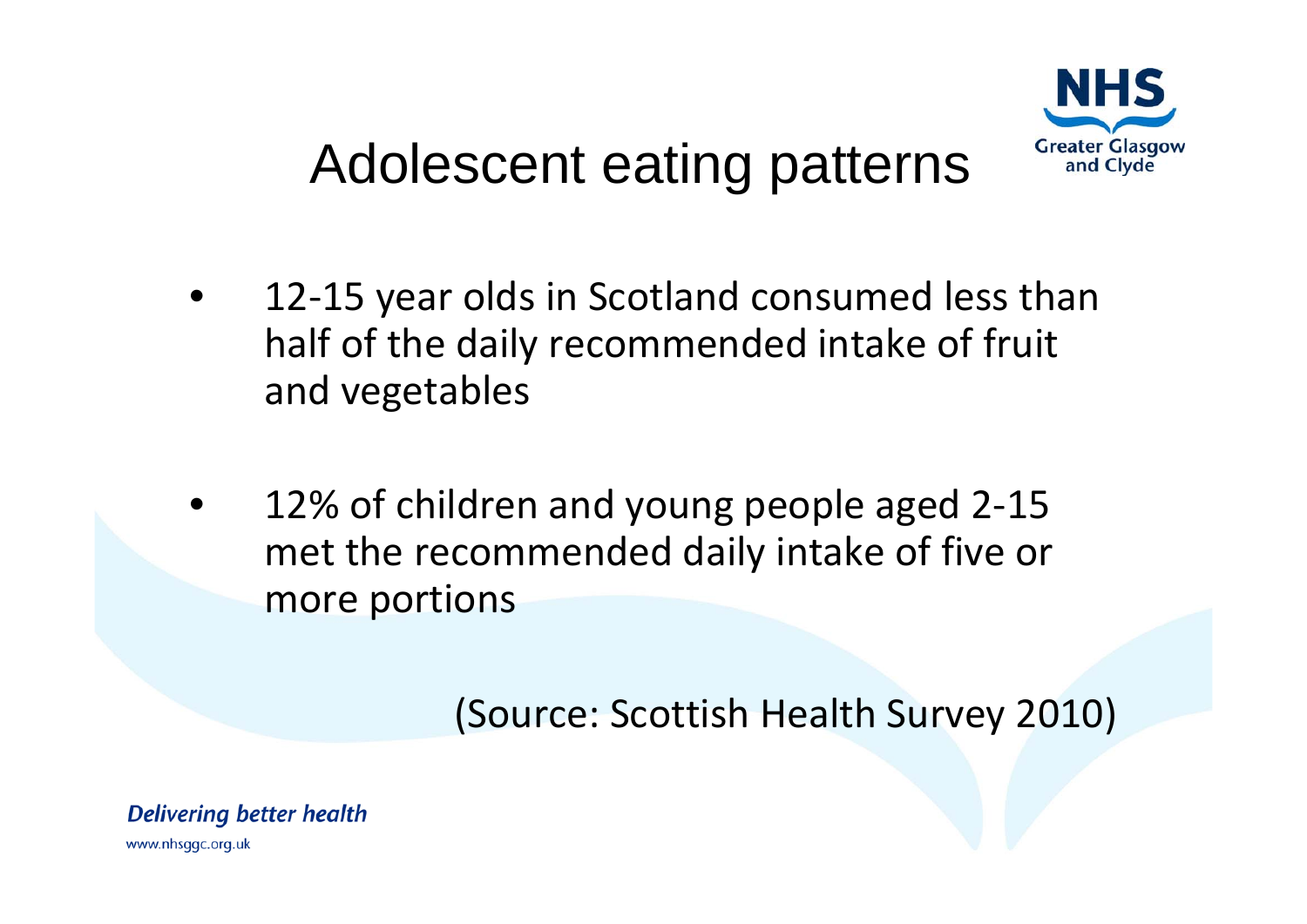

### Teenagers and diet

- Time of independence from parents and making their own decisions
- May make decisions in response to peer pressure or defiance
- Opportunity to encourage good food choices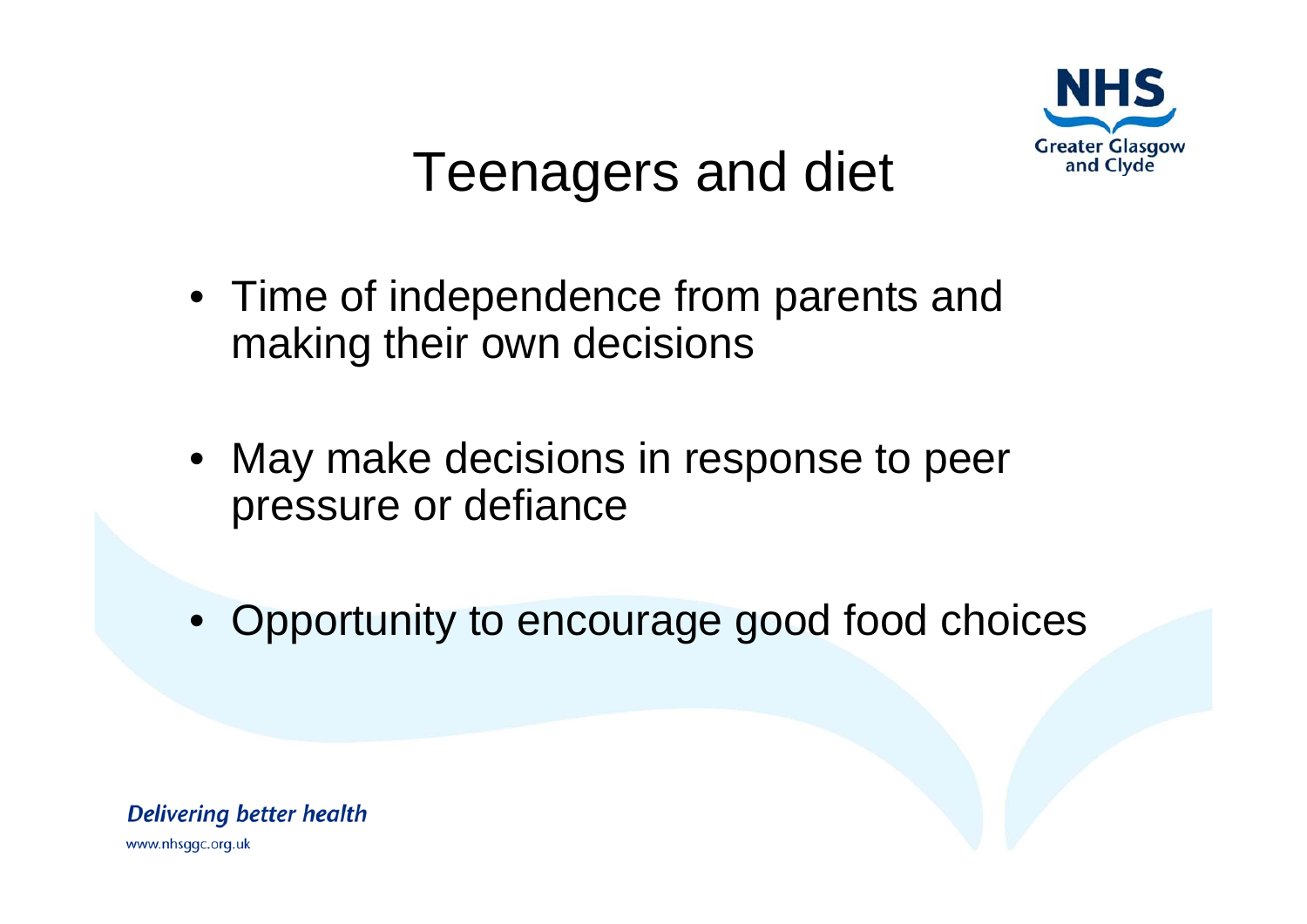



**Delivering better health**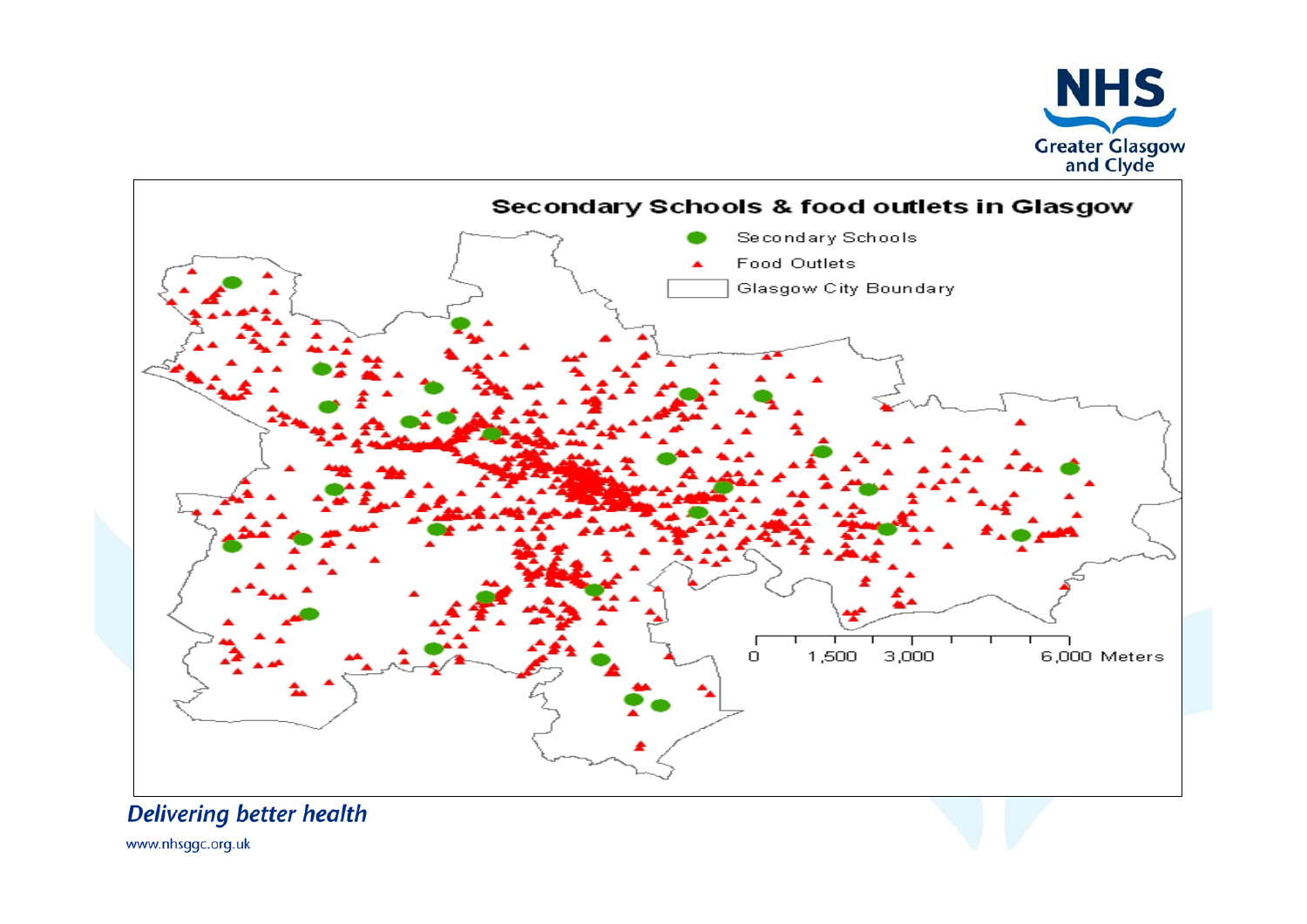

### Secondary school meal uptake

**Percentage of secondary pupils taking school meals (2001-2011) Source: School Meals in Scotland 2011**



**Year**



#### **Delivering better health**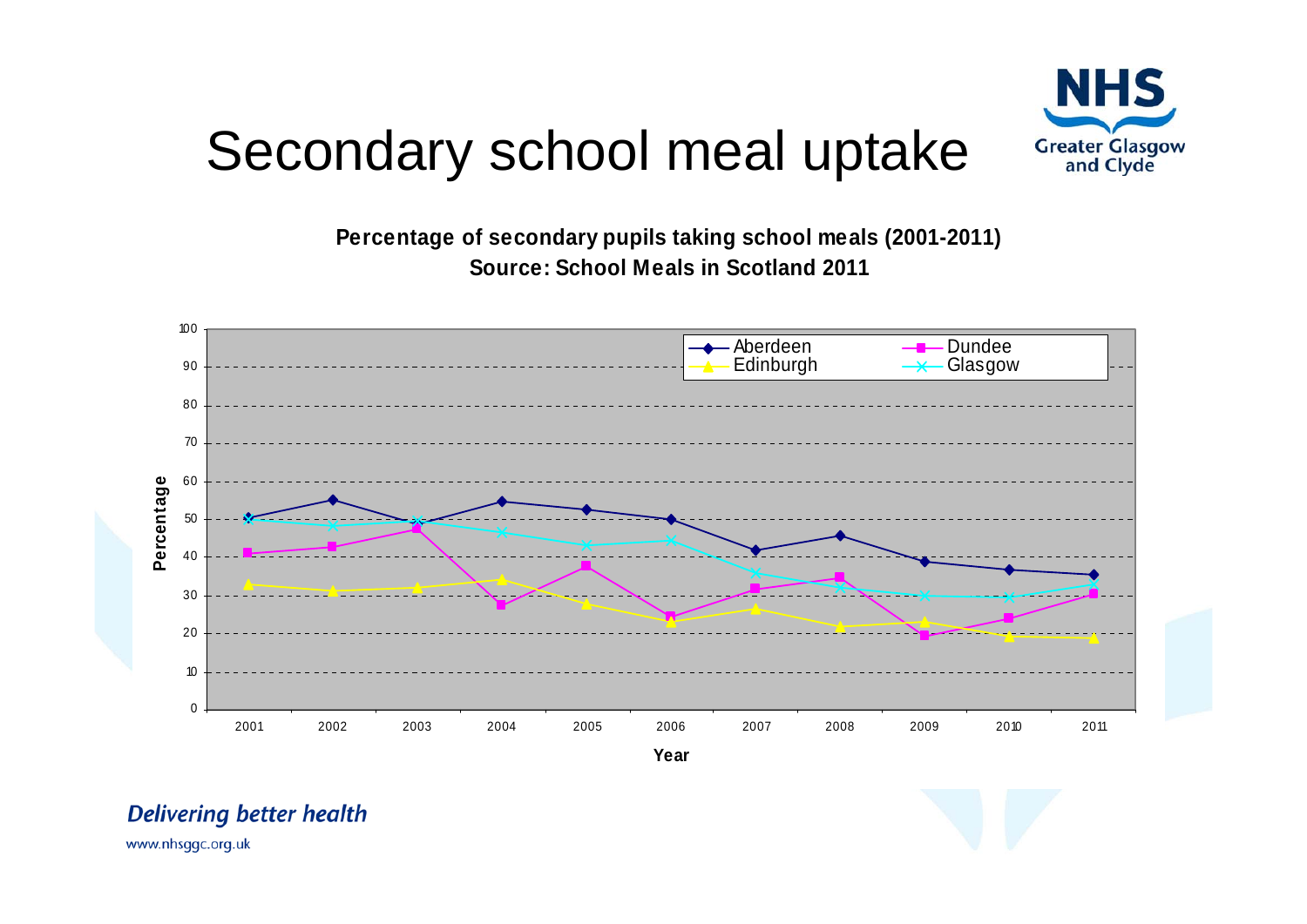

#### **Evidence on risk factors for obesity from WHO**

| <b>Evidence</b> | Decreased risk of<br>obesity                                                                              | <b>No relationship</b>         | <b>Increased risk of</b><br>obesity                                                |
|-----------------|-----------------------------------------------------------------------------------------------------------|--------------------------------|------------------------------------------------------------------------------------|
| Convincing      | Regular physical activity<br>High dietary fibre                                                           |                                | Sedentary lifestyles<br>High intake of energy<br>dense micronutrient<br>poor foods |
| Probable        | Home and school environments<br>that support healthy food<br>choices for children<br><b>Breastfeeding</b> |                                | Heavy marketing of<br>energy dense foods<br>and fast food outlets                  |
| <b>Possible</b> | Low glycaemic index foods                                                                                 | Protein content of<br>the diet | Large portion sizes<br>High proportion of food<br>prepared outside the<br>home     |
| Insufficient    | Increased eating frequency                                                                                |                                | alcohol                                                                            |

#### **Delivering better health**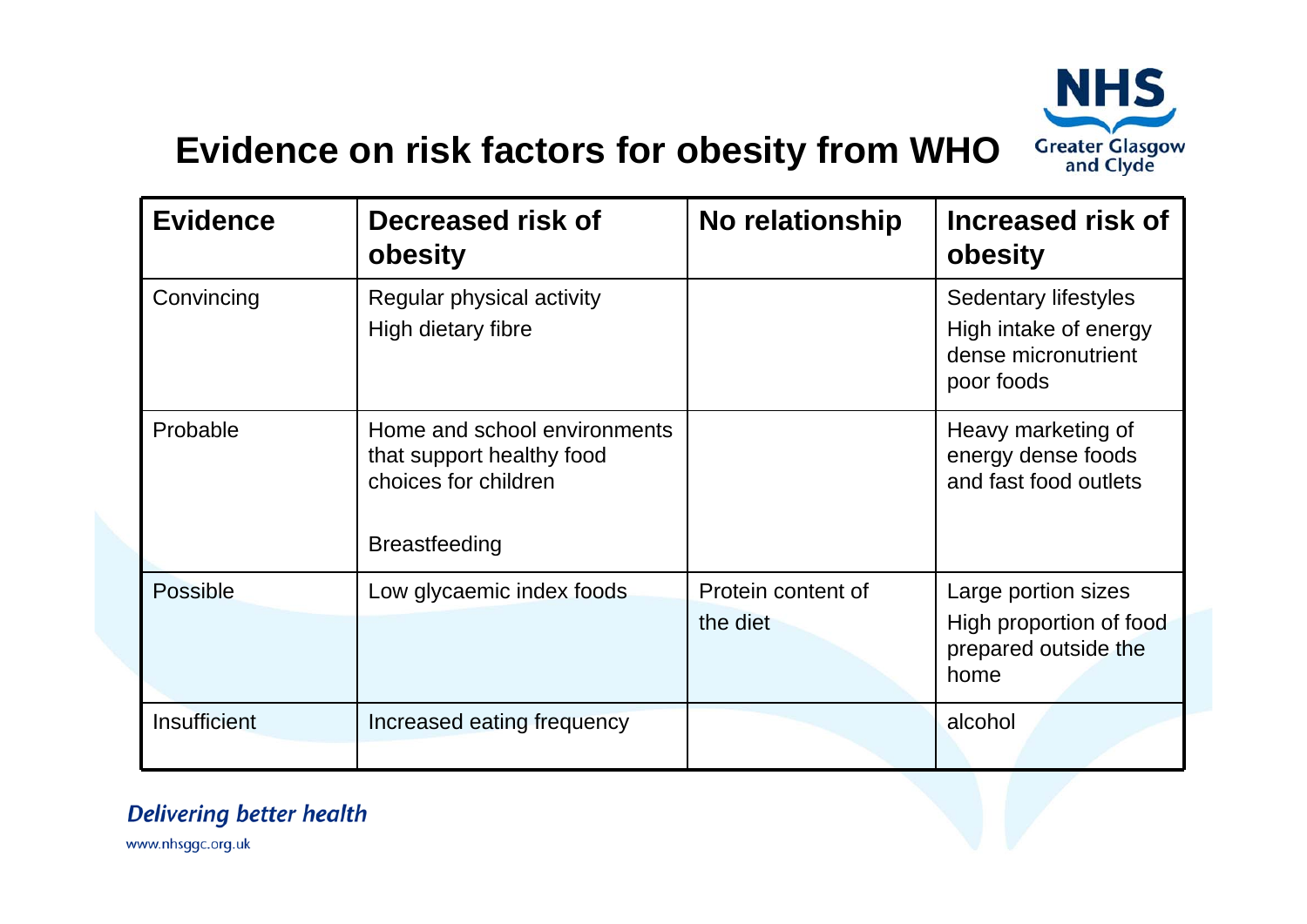#### Evidence for obesity prevention (Nice Guidelines 2006)



- There is evidence that 'upstream' activities in the broad context of food policy, transport policy and urban planning are necessary to reverse the obesity epidemic (tackling the 'obesogenic environment')
- There is a substantial body of evidence available to suggest that traditional health education techniques are ineffective in preventing obesity
- There is some evidence that pre-school interventions to improve diet or increase physical activity can be effective, but the evidence is weak and the effect small
- The evidence to support 'whole school approaches' and 'multicomponent' interventions is equivocal with some studies showing small positive effects and others showing no effect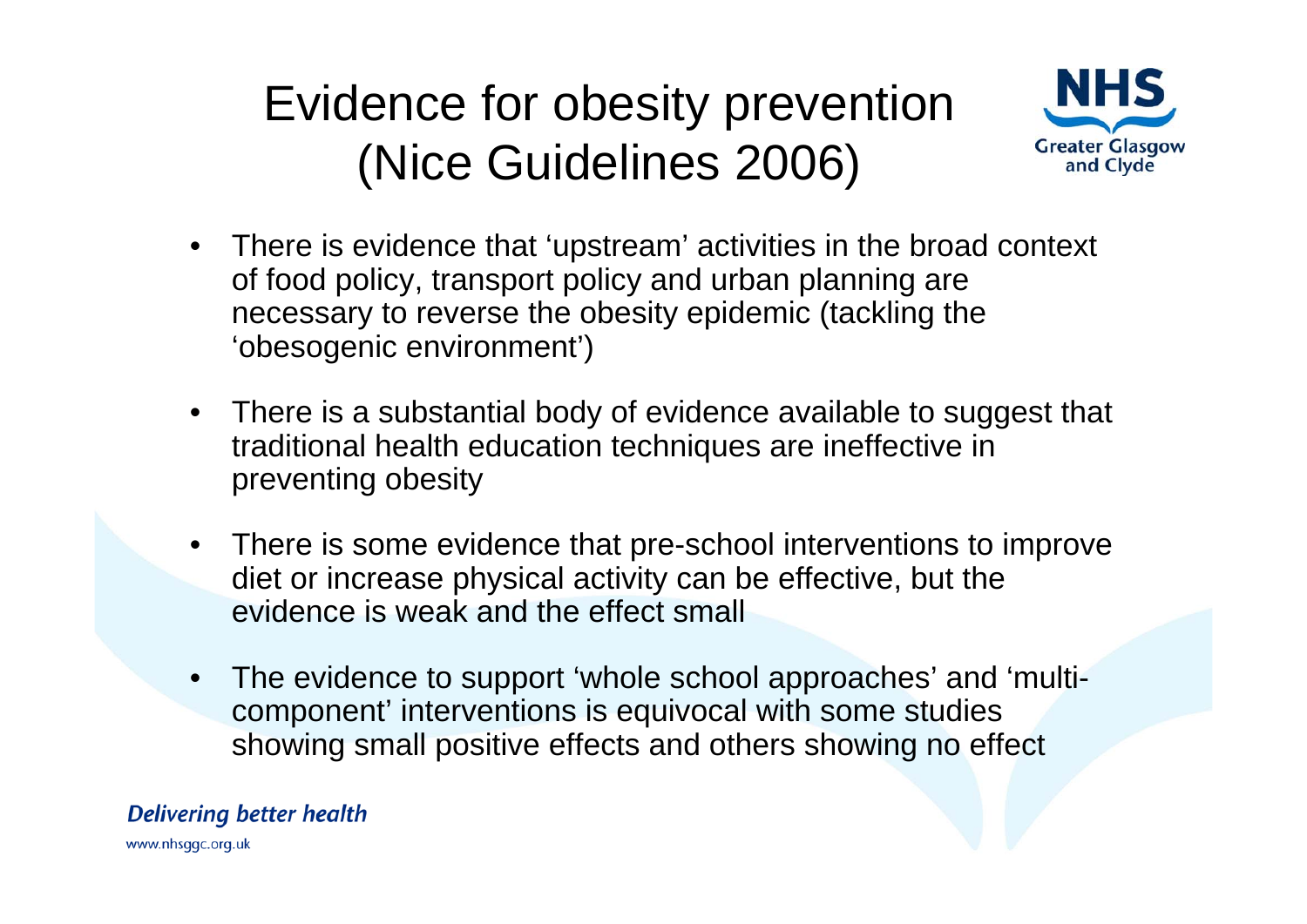

- There is some evidence that school meals policy could be a useful locus for intervention, but that there is a current decreasing trend in school meal uptake in favour of cheaper 'fast food' options out with the school gates
- There is some limited evidence that interventions by health care professionals may have a role in the prevention of obesity, but this is largely based on studies in adults
- Interventions in the wider community have some evidence of positive effect, including measures to encourage active transport and public transport (e.g. enhancing urban space for walking and cycling, reducing road space for cars, increasing subsidies for public transport and addressing safety concerns)
- Health-orientated urban planning and architecture out with the field of transport is also said to assist in reducing the 'obesogenic environment', such as housing built with high connectivity and building design that prioritises stairs and public transport use

#### **Delivering better health**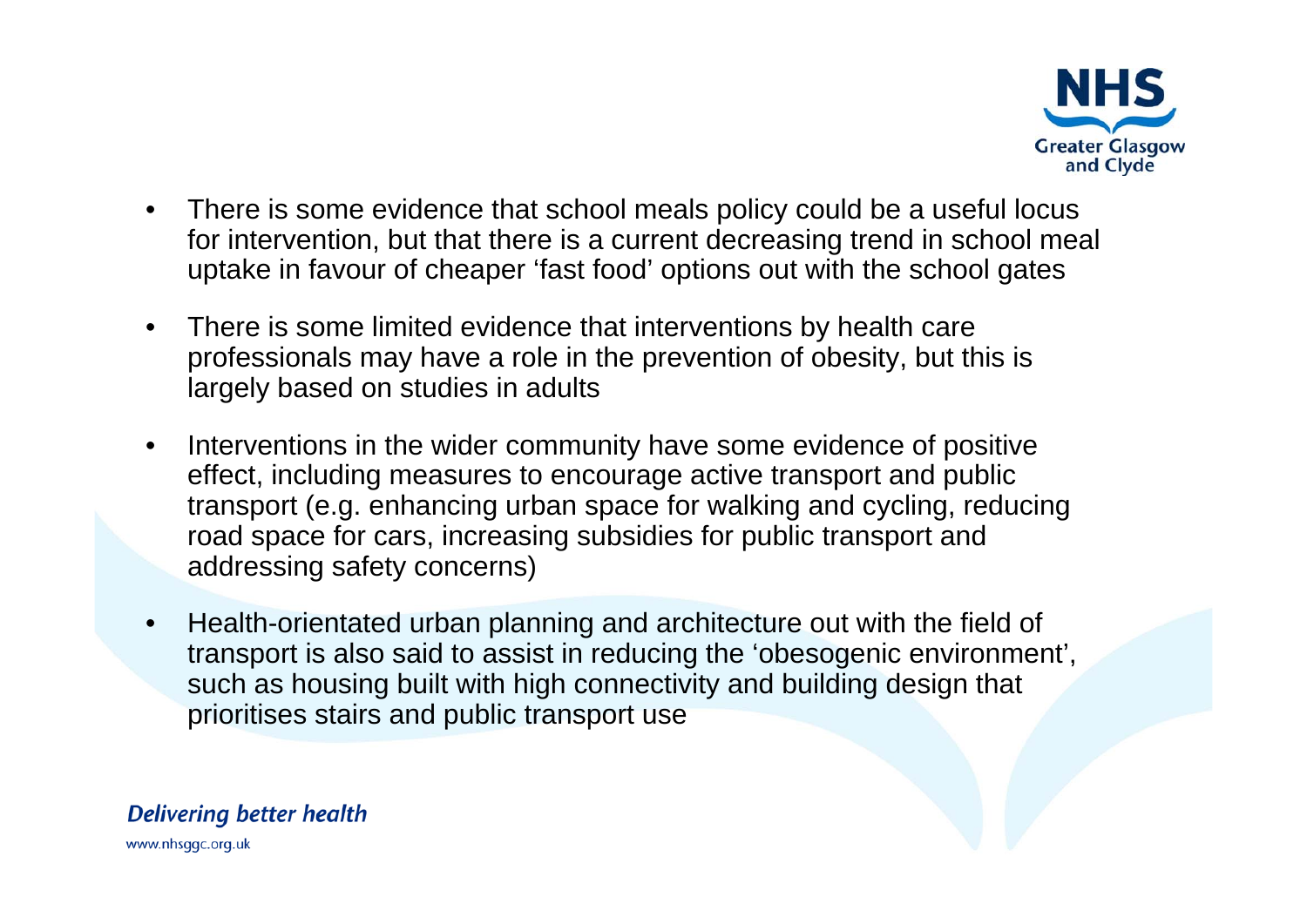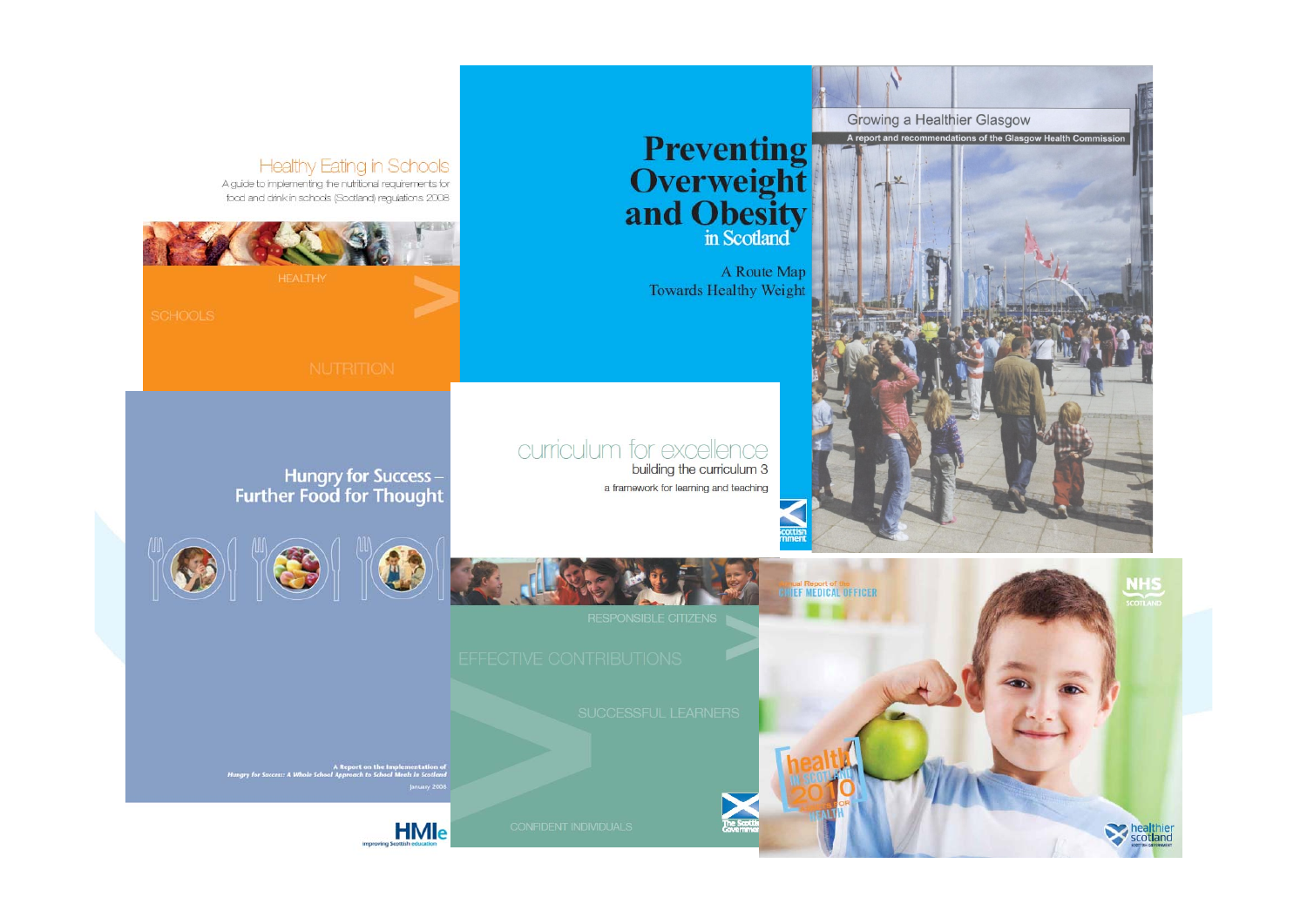

#### The Schools (Health Promotion and Nutrition) (Scotland) Act 2007

- Places health promotion at the heart of school activities
- Ensures that food and drink served in schools meets nutritional requirements specified by the Scottish Ministers by regulations
- Ensures local authorities promote the uptake and benefits of school meals and, in particular, free school meals
- Reduces the stigma associated with free school meals by requiring local authorities to protect the identity of those eligible for free school meals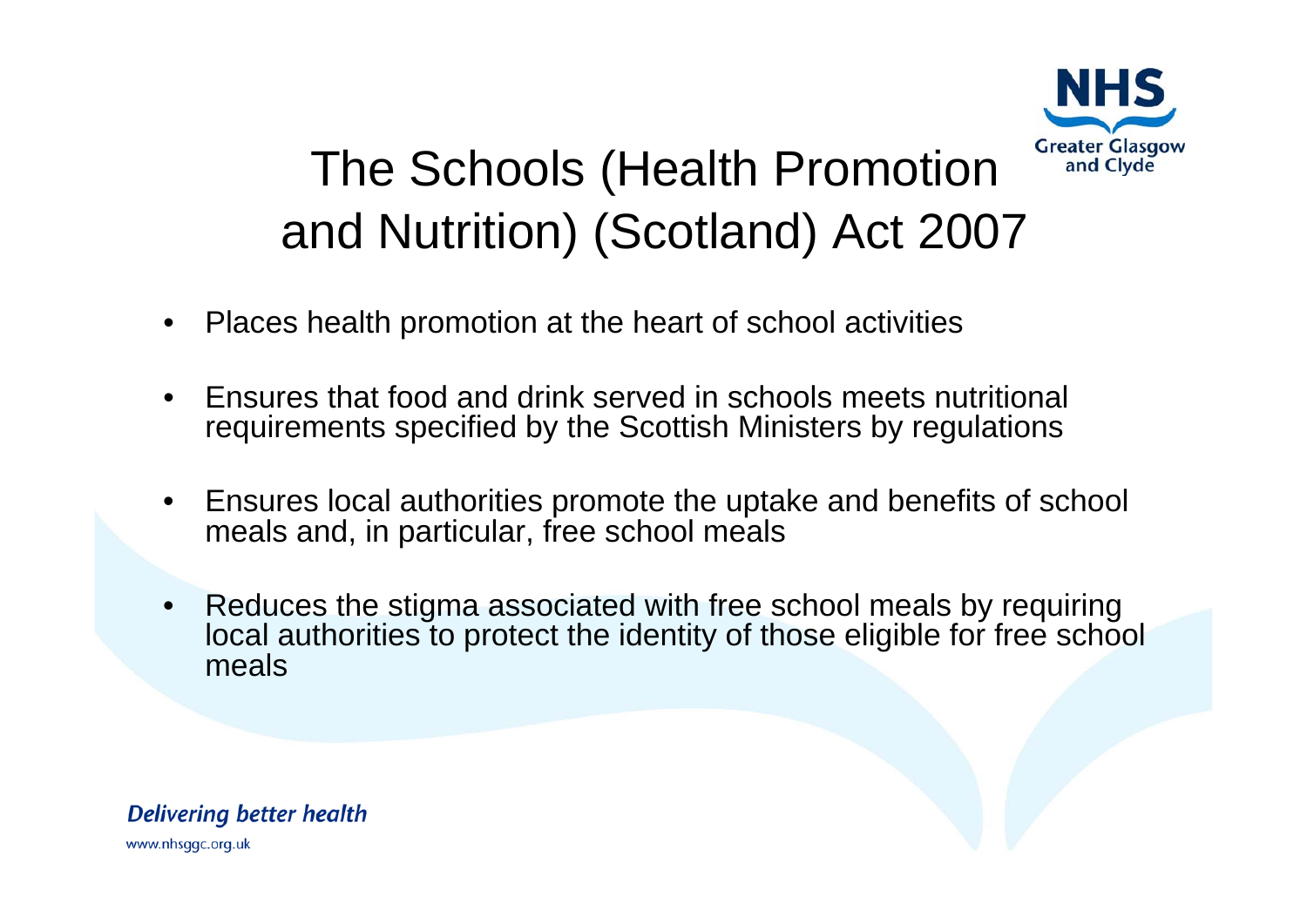

#### Preventing obesity route map

We will encourage the uptake of balanced and nutritious schools meals across all age groups by…

- Supporting schools to make remaining in school for lunch more attractive to secondary school pupils through a range of innovative approaches
- Exploring measures to restrict access by children to nutritionally inappropriate meals and high energy and energy-dense foods from businesses located in the vicinity of schools
- Facilitating collaborations between schools and local food outlets to promote appealing, affordable lower energy and less energy-dense options for pupils who choose to leave school for lunch

#### **Delivering better health**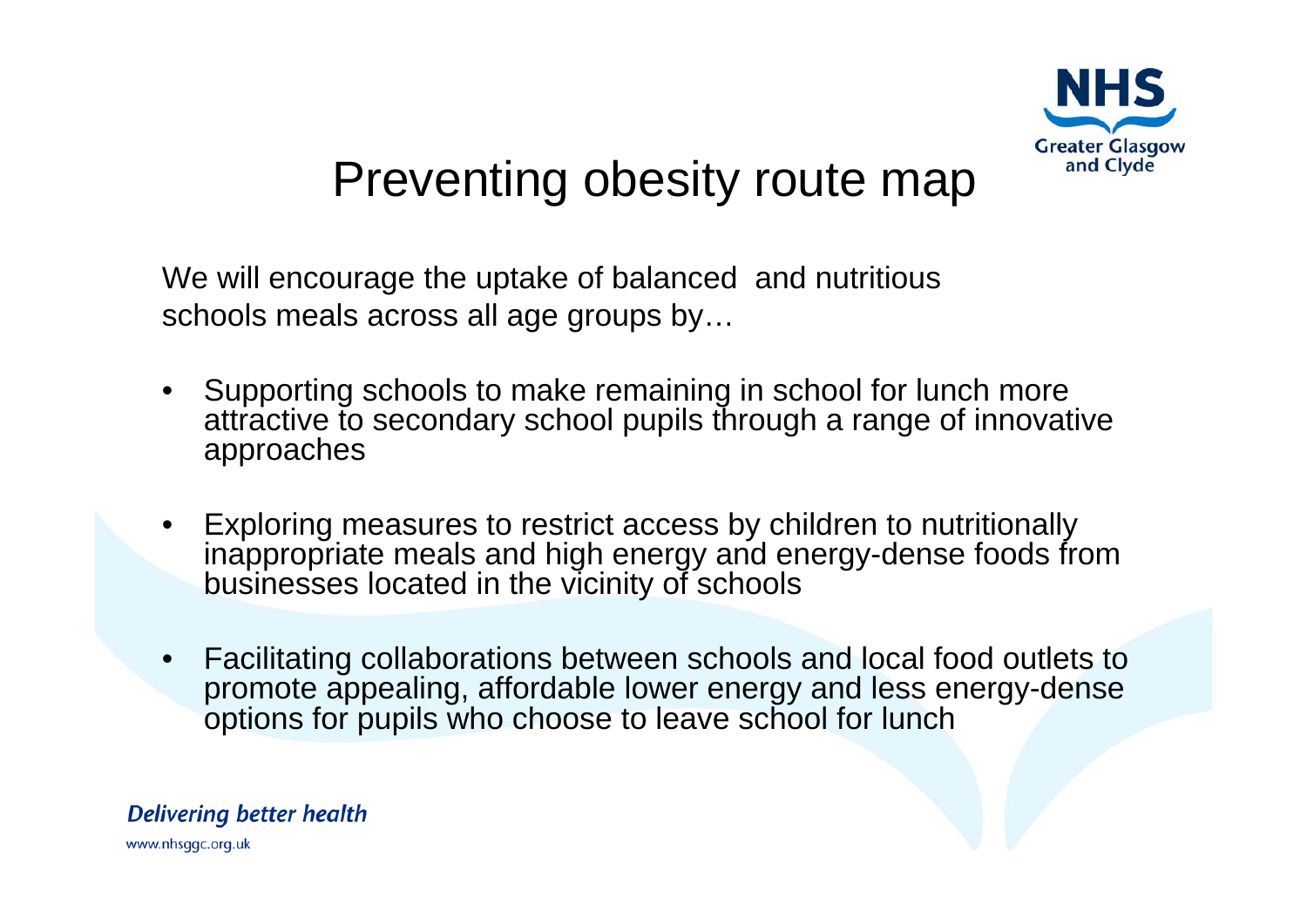

### Haringey council

- Six times the number of fast food outlets in poorest areas
- Higher levels of childhood obesity
- Proposes using planning powers to curb fast food outlets in poorest areas
- Will ban new takeaways within 400 metres of schools youth clubs or parks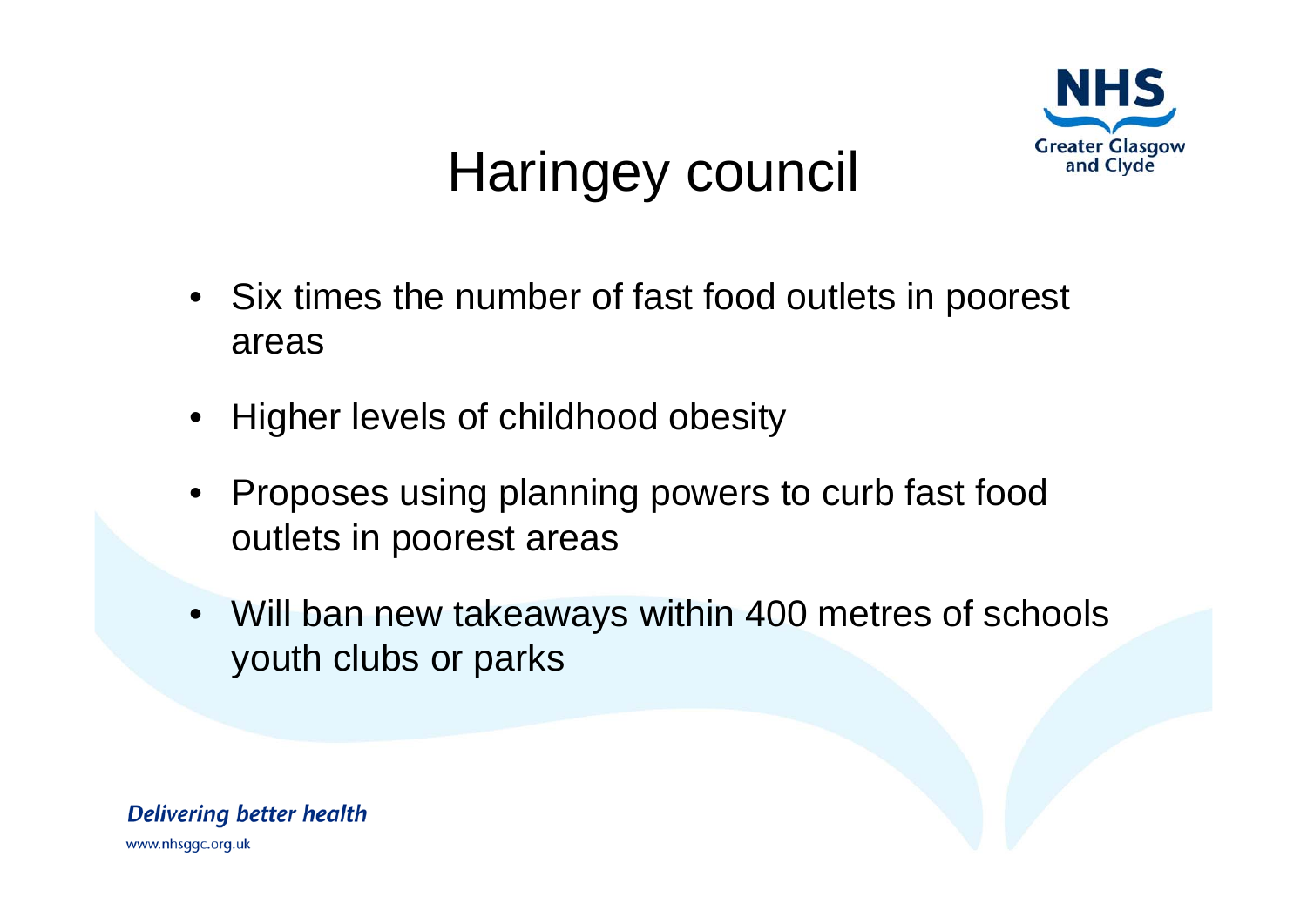

"Labour will exerciselicensing powers to tackle overprovision of fast food outlets, betting shops, off‐sales, and the early opening of licensed premises."

Glasgow Labour Manifesto commitment

**Delivering better health**